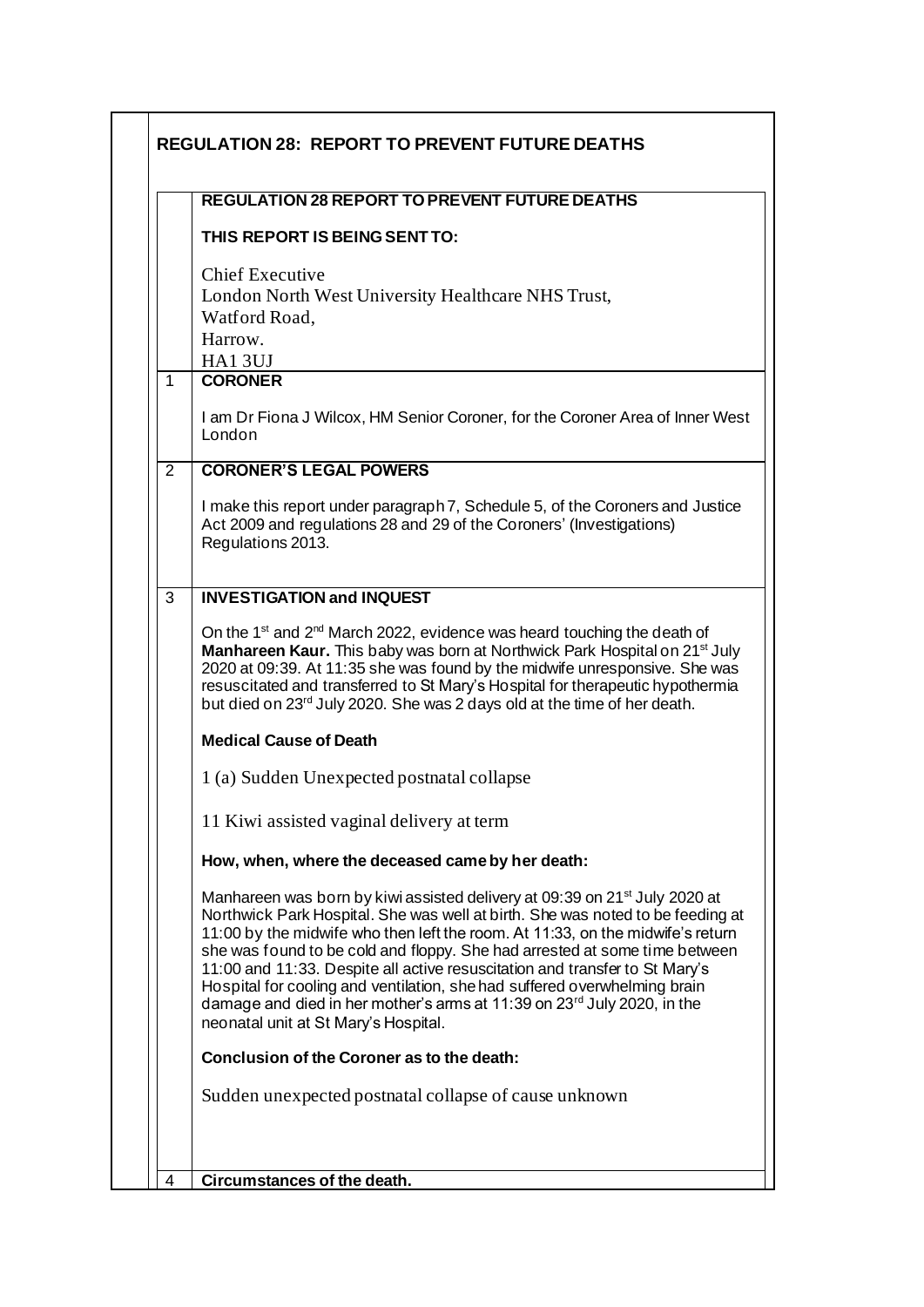|   | Extensive evidence was taken and accepted by the court. In summary:                                                                                                                                                                                                                                                                                                                                                                                                                                                                                                                                                                                              |
|---|------------------------------------------------------------------------------------------------------------------------------------------------------------------------------------------------------------------------------------------------------------------------------------------------------------------------------------------------------------------------------------------------------------------------------------------------------------------------------------------------------------------------------------------------------------------------------------------------------------------------------------------------------------------|
|   | Manhareen had had an assisted delivery by the consultant obstetrician in theatre<br>due to foetal tachycardia following her mother requiring antibiotics during the<br>night for tachycardia and pyrexia in labour.<br>The baby was passed to the paediatrician. There was some thin meconium from<br>the nose but she was well at birth. At 8 mins she had developed intermittent<br>grunting which settled with two periods of PEEP.<br>At 30mins of life she was well and fit to be transferred to the ward with<br>recommended observations at 1hr, 2hrs and 4hrs of life according to the Kaiser<br>Permanente calculation, to be performed by the midwife. |
|   | She was transferred with her parents to the ward.                                                                                                                                                                                                                                                                                                                                                                                                                                                                                                                                                                                                                |
|   | Her first set of observation at 10:30 of life were normal. At 11:00 observations<br>recorded were normal but there was no record of the respiratory rate.                                                                                                                                                                                                                                                                                                                                                                                                                                                                                                        |
|   | She was found arrested at 11:33.                                                                                                                                                                                                                                                                                                                                                                                                                                                                                                                                                                                                                                 |
|   | It was clear from the evidence that the parents had concerns about their<br>daughter having a floppy arm before 11:00 am and that the midwife left them<br>alone for long periods as she performed other duties.                                                                                                                                                                                                                                                                                                                                                                                                                                                 |
|   | By the time Manhareen had been discovered collapsed at 11:33 she had<br>suffered irreversible brain damage.                                                                                                                                                                                                                                                                                                                                                                                                                                                                                                                                                      |
|   | Expert evidence was consistent that she was a normally developed baby and not<br>died as a result of sepsis.                                                                                                                                                                                                                                                                                                                                                                                                                                                                                                                                                     |
|   | Questions remain as to whether if she had been noted to have collapsed earlier<br>she would have survived.                                                                                                                                                                                                                                                                                                                                                                                                                                                                                                                                                       |
|   | There is currently no system for monitoring of babies who have discharged to the<br>postnatal ward, even if they required assisted delivery and/or some resuscitation<br>before transfer to the ward.                                                                                                                                                                                                                                                                                                                                                                                                                                                            |
|   | It was discussed in evidence with the independent expert neonatologist that<br>monitoring via pulse oximeter, or heart and respiratory monitors may be<br>beneficial for babies that have not required admission to PICU but have had<br>deliveries complicated by assistance or early resuscitation, such as Manhareen,<br>as this may allow arrests in the early postnatal period to be detected earlier, and<br>appropriate treatment given, which may prevent death.                                                                                                                                                                                         |
|   | In the view of the expert, for appropriate cases, this would represent a middle<br>ground of enhanced non-invasive monitoring for babies who have had a<br>complicated delivery and are thus at increased risk of collapse whilst not<br>interfering with bonding with the parents.                                                                                                                                                                                                                                                                                                                                                                              |
| 5 | <b>Matters of Concern</b>                                                                                                                                                                                                                                                                                                                                                                                                                                                                                                                                                                                                                                        |
|   | That babies at relative increased risk of early neonatal collapse due to deliveries<br>complicated by factors such as assisted delivery, meconium staining, or early<br>resuscitation assistance, are discharged back to the postnatal ward with no<br>enhanced monitoring of their breathing, heart rate or oxygen saturations, unless<br>they require admission to PICU or neonatal wards. In short that there is no<br>"middle ground" which may allow early detection of collapse and thus increased<br>chance of successful resuscitation should collapse occur.                                                                                            |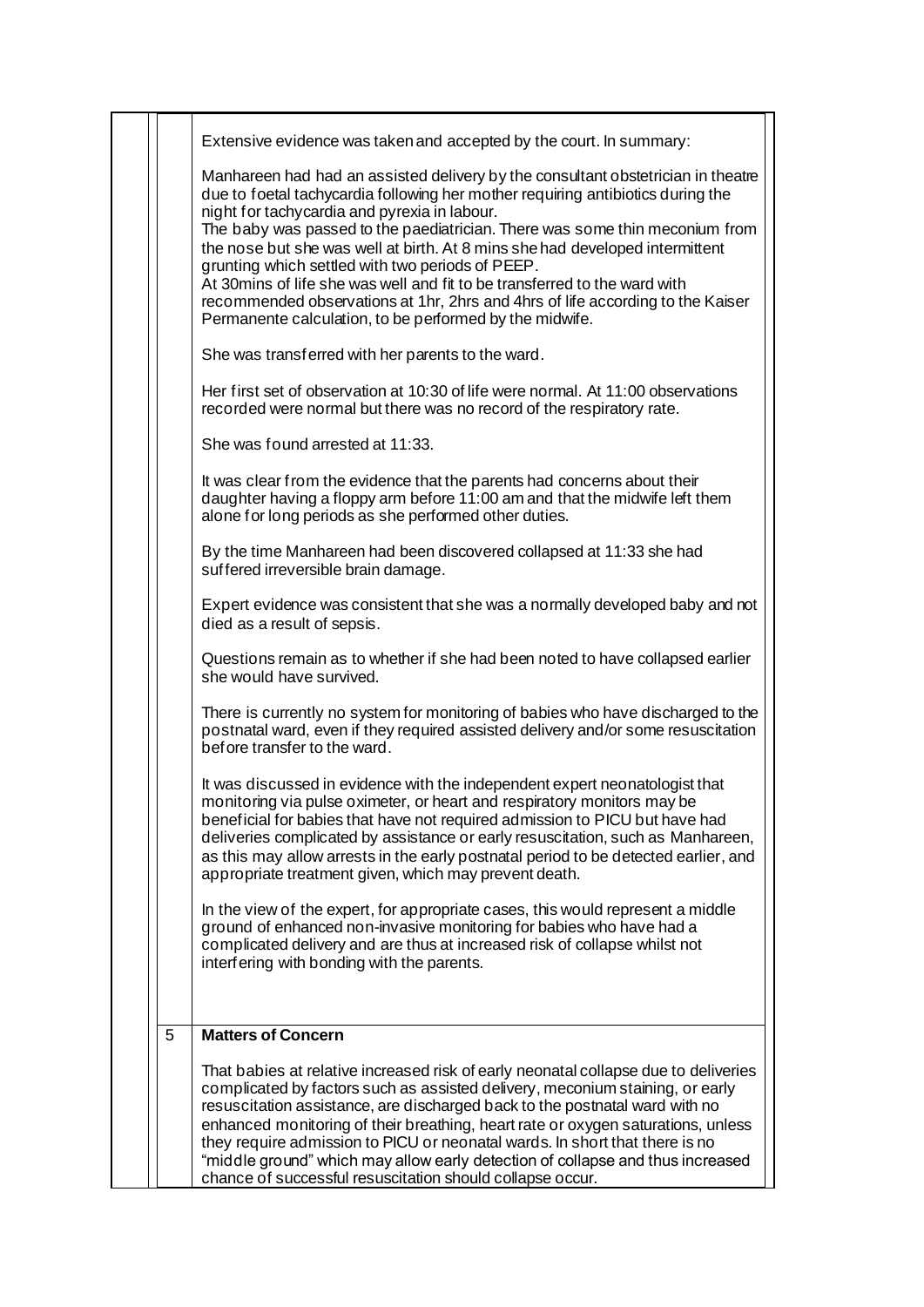| 6              | <b>ACTION SHOULD BE TAKEN</b>                                                                                                                                                                                                                |
|----------------|----------------------------------------------------------------------------------------------------------------------------------------------------------------------------------------------------------------------------------------------|
|                | In my opinion action should be taken to prevent future deaths and I believe you<br>[AND/OR your organisation] have the power to take such action. It is for each<br>addressee to respond to matters relevant to them.                        |
| $\overline{7}$ | <b>YOUR RESPONSE</b>                                                                                                                                                                                                                         |
|                | You are under a duty to respond to this report within 56 days of the date of this<br>report. I, the coroner, may extend the period.                                                                                                          |
|                | Your response must contain details of action taken or proposed to be taken,<br>setting out the timetable for action. Otherwise you must explain why no action is<br>proposed.                                                                |
| 8              | <b>COPIES and PUBLICATION</b>                                                                                                                                                                                                                |
|                | I have sent a copy of my report to the Chief Coroner and to the following<br>Interested Persons:                                                                                                                                             |
|                | 94A, the Broadway,<br>Southhall.<br>UB11QF                                                                                                                                                                                                   |
|                | Northwick Park Hospital,<br>London North West University Healthcare NHS Trust,<br>A404 Watf ord Road,<br>Harrow.<br><b>HA13UJ</b>                                                                                                            |
|                | Dri<br>Consultant Paediatrician, Northwick Park Hospital,<br>London North West University Healthcare NHS Trust,<br>A404 Watford Road,<br>Harrow.<br><b>HA13UJ</b>                                                                            |
|                | Drl<br>Consultant Paediatrician,<br>Department of Paediatrics,<br>Jenner Building,<br>Whittington Hospital,<br>Magdala Avenue,<br>London.<br><b>N195NF</b>                                                                                   |
|                | Chair of Independent Review of Perinatal Death at London North West<br>University Healthcare NHS Trust,<br>Northwick Park Hospital,<br>London North West University Healthcare NHS Trust,<br>A404 Watf ord Road,<br>Harrow.<br><b>HA13UJ</b> |